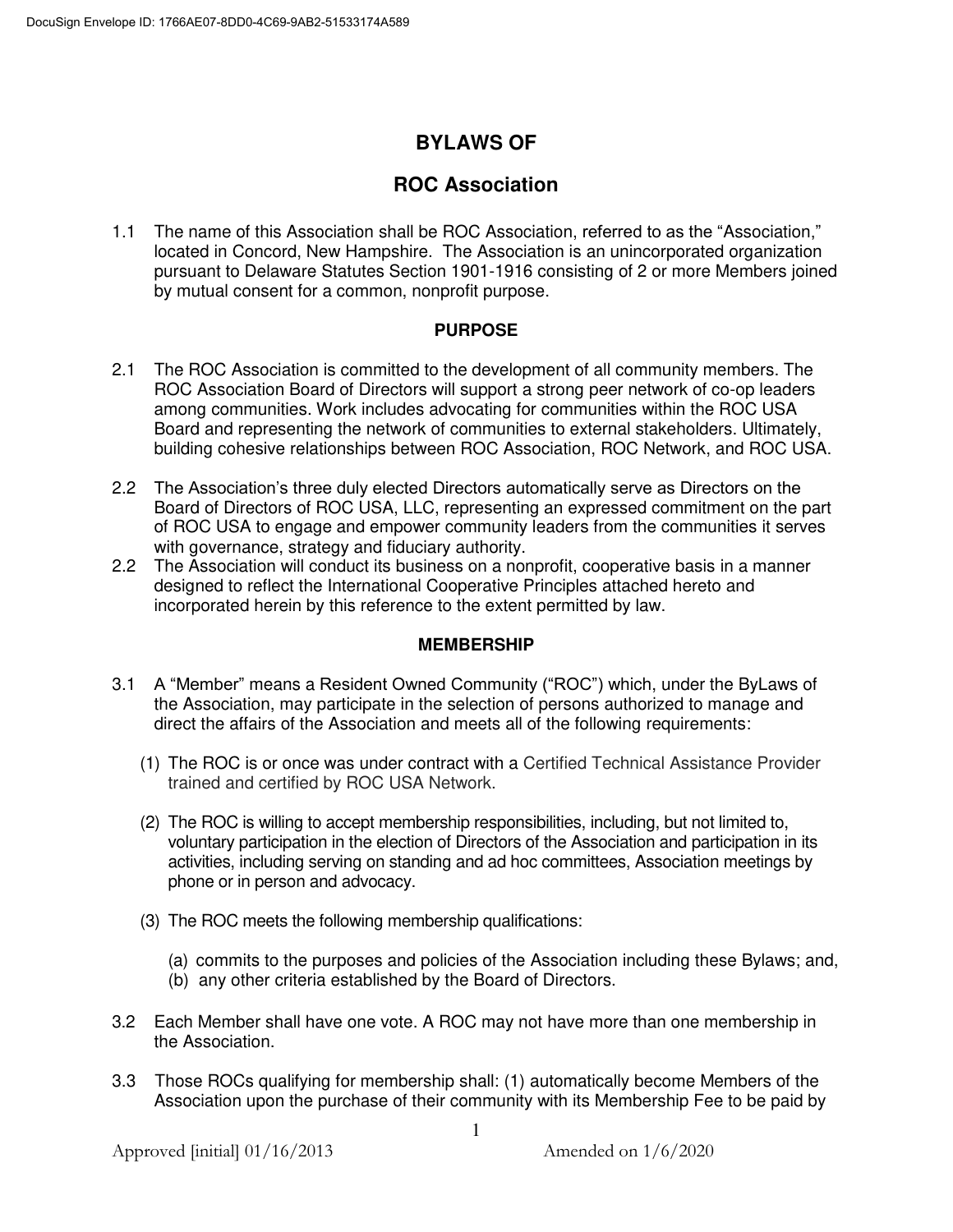ROC USA Network from the fee collected at closing; and (2) commit to the purposes and policies of the Association, including these Bylaws.

- 3.4 The one-time Membership Fee shall be \$250, however co-ops otherwise eligible and in existence at the time of formation will be exempt from the fee. Membership Fees accumulate no interest for the Member, are used to pay annual expenses, including filing fees and insurance. Membership fees are non-refundable.
- 3.5 Under no circumstance will the Membership Fee be raised on new Members beyond \$250 unless matched 1:1 with the imposition and/or increase of mandatory fees on current Members. This is intended to avoid raising fees on future Members without an equal expense for the current Members.
- 3.6 Membership is automatically terminated in the following circumstances: the ROC loses possession (title) of its manufactured home community or requests termination of its Membership.

## **VOTING**

4.1 Each Member's Board of Directors will receive a ballot from the Association's Board of Directors on three-year election cycles (or as needed for special elections) by U.S. Mail for the purpose of voting for one of the individuals who has been nominated to serve both as a Director to the Board of Directors of this Association. The ballot shall clearly state the slate of nominees and be identifiable by the nominee's name and home ROC or other means. Each Member will cast one vote for a nominee Director to serve the Member's respective region of the U.S with said regions reflected on the map attached hereto and incorporated herein to the extent permitted by law. The ballots shall be sealed and mailed and opened at the offices of ROC USA where a true and valid copy will be made available to all Members. A tally will be completed and verified by the Board of Directors.

 Elections will be held by this method or special election to ensure that three individuals will serve on the boards of both ROC Association and ROC USA on an ongoing basis.

 Candidates for Director must be nominated by the Board of Directors of the ROC of which they are a Member and resident homeowner. Paragraph 7.3 contains additional criteria for eligibility.

- 4.2 The Association's Board of Directors will also submit ballots to the Members for votes concerning By-law matters relating to the Association. Conference call and other forms of electronic communication may be used to facilitate Member discussions as a part of a formal ballot voting process. On any issue, a majority (51%) vote shall rule, whether that is for or against a motion, except as otherwise provided in these bylaws or the Delaware statutes.
- 4.3 The following matters shall also be submitted to a vote of the Members:
	- (1) Change in Member fees. Membership fees shall be established in an amount sufficient to allow the Association to meet its expenses and may be adjusted annually, including but not limited to: liability insurance for the Association.
	- (2) Amendments to the Bylaws. Notice of the meeting shall include the text of the proposed amendment.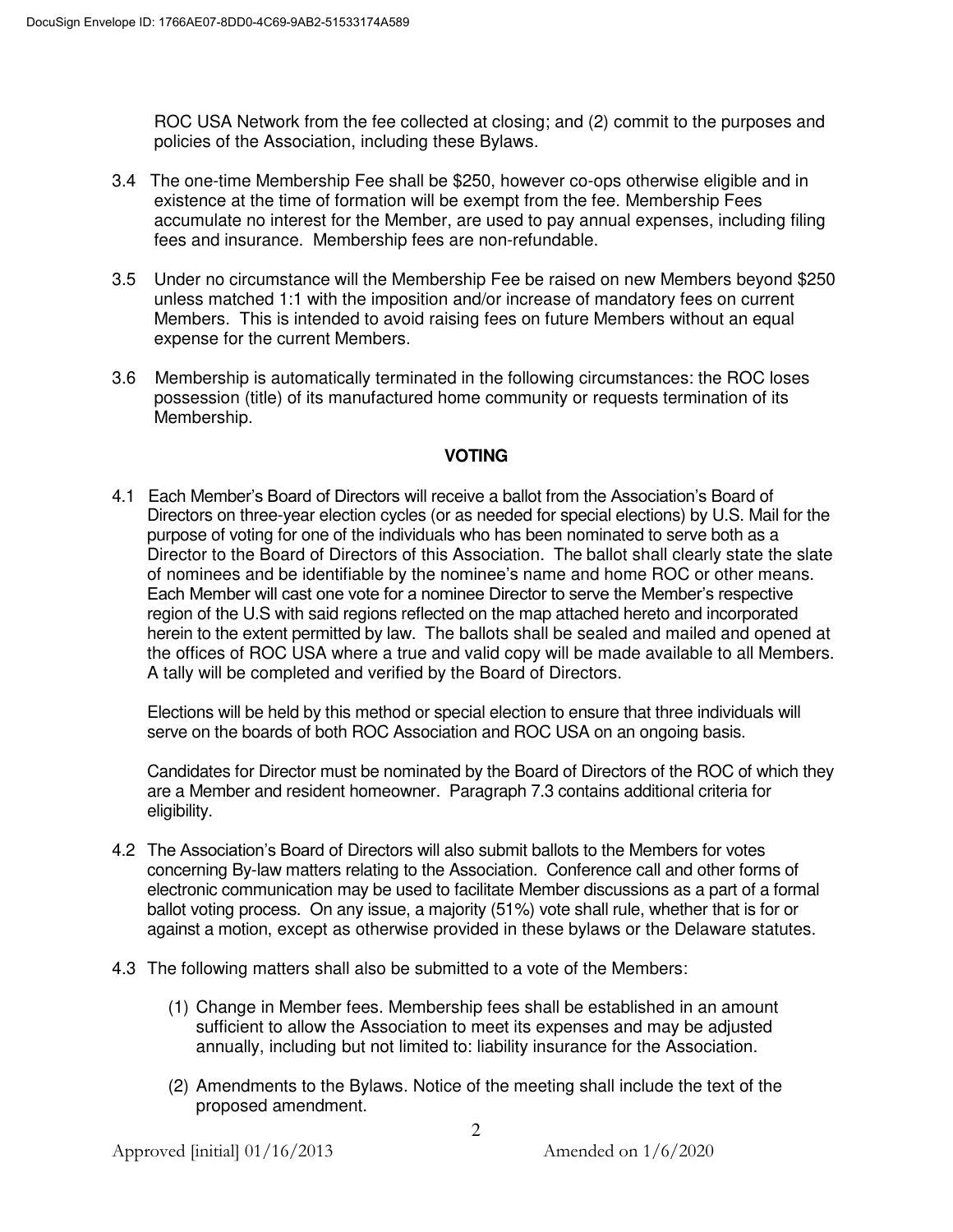- 4.3 Each Member shall have one vote.
- 4.4 Due to the distances of this national Association, the Board may cause to be submitted by mail ballot any and all questions to be voted on at any Member meeting, including the election of Directors. In such event, the Secretary shall direct ROC USA to mail to each Member's Board of Directors through its President the ballot on each such question and a voting envelope. The ballot must be signed by Directors of the Member and cast only in a sealed envelope. The Member's vote will be as decided by a majority of the Member's Board of Directors unless otherwise directed by the Members' Bylaws. A vote so cast shall be counted as if the Member were present and voting in person.
- 4.5 The quorum for valid ballot elections and/or any meeting of the Members shall be 25 percent of the Members.
- 4.6 In the event a quorum is not reached after proper mailing and notification, the Board of Directors of the Association may at its election appoint a Director to fill the seat for a full or partial term as the Directors so desire. A Director who is on the Board and on the ballot for re-election shall recuse themselves from the discussion and vote of the Board.

## **FISCAL YEAR**

5.1 The fiscal year of the Association shall be the twelve (12) month period ending the last day of December of each year.

## **ANNUAL AND SPECIAL MEETINGS**

- 6.1 The Annual Meeting of the Members shall be held in the month of June each year in a place designated by the Board of Directors. The Annual Meeting of Members shall be accessible via conference call or live simulcast for those not able to attend due to the distances involved in the Membership of the Association.
- 6.2 Notice of the date, time, call in number, link and place, all if applicable, of the Annual Meeting and of any Special Meeting and the agenda items or subject matter to come before it, shall be given in writing to each Member at its address not less than 14 days no more than 90 days prior to the date of the meeting. Notice shall be given to each Member either personally or by mail, as determined by the Board of Directors. If mailed, the notice shall be deemed to be given when deposited in the United States mail, addressed to the Member at the address of the Member as it appears on the records of the Association with first class postage prepaid.
- 6.3 Special meetings of the Members may be called by the President or the Board of Directors.
- 6.4 The Secretary shall call a special meeting upon receipt of a petition for a special meeting signed by at least (1/6) of the Members and stating the business to be brought before the meeting. The Secretary shall set the date, place and time of the Special Meeting which shall be held within 30 days after receipt of such petition.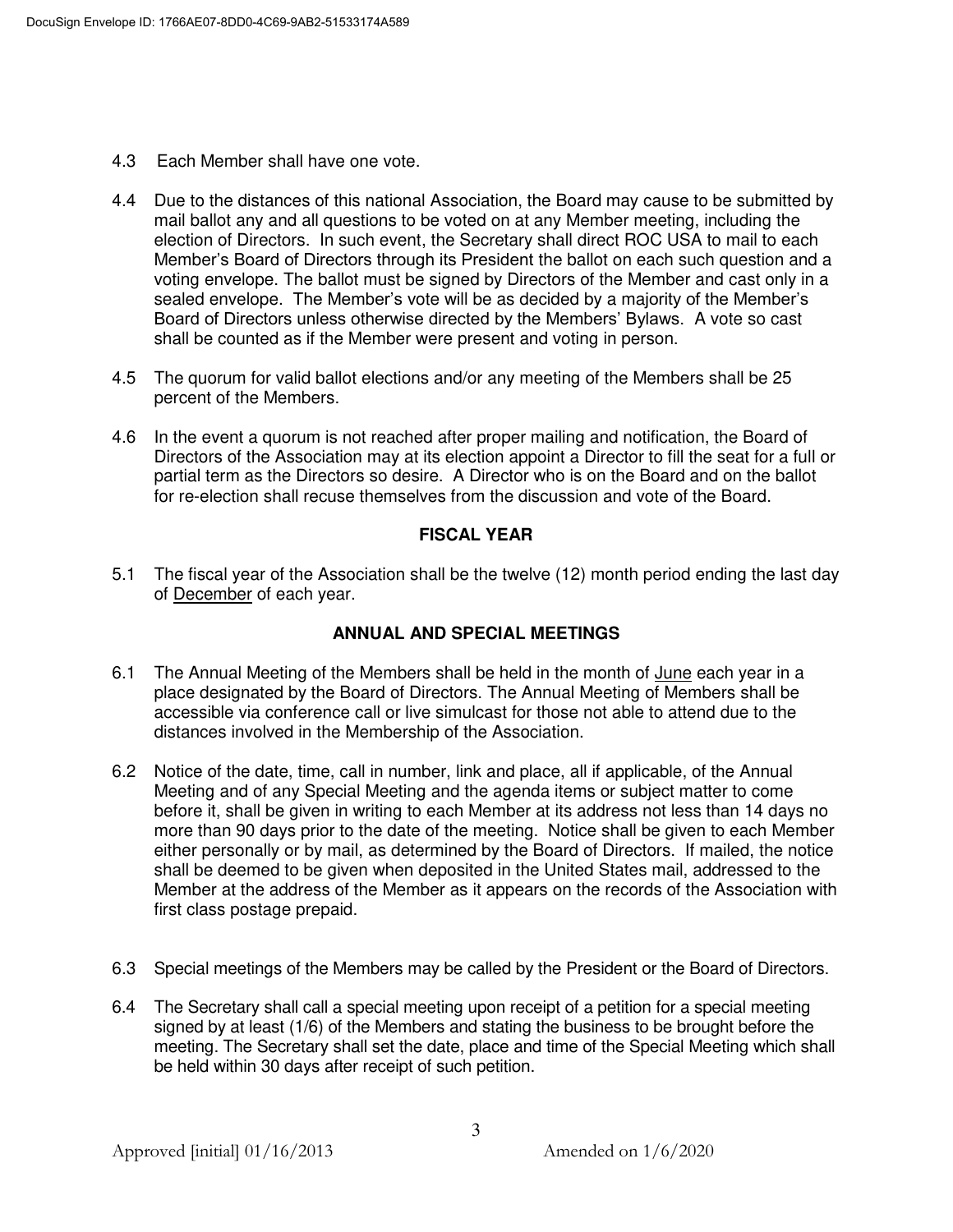6.5 Except as provided in Delaware Revised Statutes Chapter 19 and these Bylaws or adopted Board policies, the provisions in the most recent edition of *Robert's Rules of Order* shall prevail.

## **BOARD OF DIRECTORS**

- 7.1 The Board of Directors shall manage and direct the affairs of the Association, develop the policies of the Association, and establish a website for the purposes of posting information for its Members.
- 7.2 The three (3) individuals elected under Paragraph 4.1 will serve on the Board of ROC USA, LLC as well as serve on the Association's Board of Directors.
- 7.3 A person eligible to serve as a "Director" shall be a person who: (a) owns and resides in a manufactured dwelling (herein after referred to as a "Home") in a ROC and who has signed a lease with the ROC, and has paid the membership fee; (b) is willing to accept Director responsibilities, including, but not limited to, voluntary participation in the governance of the Association and in the operation of the Association; (c) commits to the purposes and policies of the Association including these Bylaws; (d) is elected by the Members or appointed by the Board to serve as a Director; (e) is nominated to run for the Association Board by its ROC Board of Directors; (f) meets any other criteria established by the Board of Directors; and (g) commits to serving on the ROC USA, LLC Board of Directors as one of three Association Directors thereon.
- 7.4 The Board of Directors shall consist of three (3) Directors meaning and intending to be the same three Directors which serve conterminously on the ROC USA Board of Directors. The Board of Directors shall be elected by the Membership at an Annual or Special Meeting of the Association or by ballot. All newly elected Directors will take office at the next regularly-scheduled Board of Directors meeting.
- 7.5 At each election for Directors, each Member shall be entitled to one vote for a representative Director from its region.
- 7.6 All Directors shall serve for a term of three years and those terms shall be staggered. No Director may serve for more than two consecutive three-year terms. Directors shall serve until their successors are duly chosen.

| Transition to 3-year terms table |                   |                           |
|----------------------------------|-------------------|---------------------------|
| Director                         | Original term end | Term end at next election |
| New England                      | 12/31/19          | 12/31/21                  |
| Midwest                          | 12/31/19          | 12/31/22                  |
| West                             | 12/31/20          | 12/31/23                  |

7.7 Vacancies that result from resignation, removal or other means may be filled by a unanimous consent of the one or two remaining Directors. In the event of three vacancies for whatever reason, a Member election under the management of the president of ROC USA will be undertaken and completed within four months. A Director may give his or her resignation either orally or in writing. The Director so elected shall serve the remainder of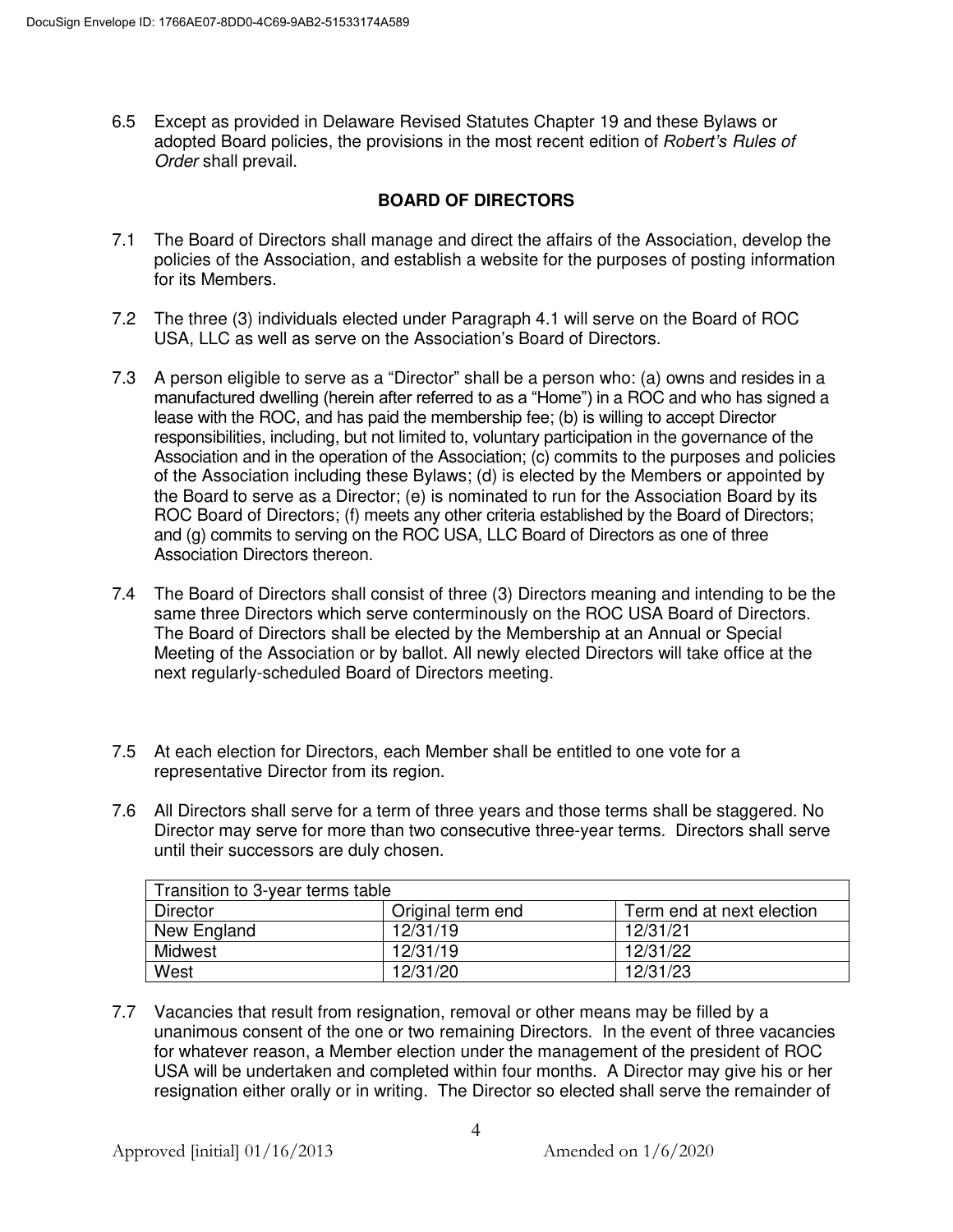the unexpired term, which shall not be counted as a consecutive term for the purposes of Paragraph 7.6 of these Bylaws.

- 7.8 The Board of Directors may from time to time set up committees of Members and other volunteers to work on specific responsibilities, with the committee members serving at the pleasure of the Board of Directors. These committees will report to the Board of Directors and operate with only as much authority as granted by the Board. Further explanation of these committees may be found in the policies of the Board of Directors.
- 7.9 Regular meetings of the Directors shall be held no less than once in every four month period and may be conducted in person or by a telephone conference or equivalent means which allows discussion*.* Notice of the time and place together with the agenda of the Board of Directors' meeting shall be posted on myROCUSA.org. The Board shall have the sole discretion to establish the agenda for all regular meetings.
- 7.10 Special meetings of the Directors may be held at the call of the President or any two Directors and may be conducted in person or by a telephone conference or equivalent means which allows discussion. Written notice stating the place, day, and time of any special meeting shall be posted on the Association's website and communicated personally to each Director not less than three (3) days before the date of the meeting. In an emergency situation, a shorter notice may be given, provided that the agenda for that meeting is limited to dealing with the emergency at hand and that all actions taken are reported at a subsequent properly noticed meeting.
- 7.11 Regular and Special Meetings of the Board of Directors shall be open to the Membership except when the Board moves to an Executive Session. Executive Sessions are used only for purposes of protecting a person's reputation and confidentiality, or to receive or discuss advice from legal counsel. The minutes shall reflect the decision made but not the discussion.
- 7.12 At any meeting of the Board of Directors, the majority of Directors shall constitute a quorum for the transaction of business. A majority of those present must vote in the affirmative to pass a motion once a quorum has been established.
- 7.13 Any action required or permitted to be taken by the Board of Directors at a meeting may be taken without a meeting if the written motion is approved and signed and dated by all Directors. Authority for such action commences when the last Director signs. A copy of the written motion with all signatures must be kept with the Board minutes.
- 7.14 Directors are entitled to reasonable reimbursement for expenses incurred and a daily stipend while conducting legitimate Association business as described in the ROC USA Travel Policy. Any expenses incurred must have prior approval by the Board of Directors. Receipts must accompany all requests for reimbursement.
- 7.15 Any Director may be removed as follows:
	- (1) A written request for removal approved by at least 20% of the Members;

 (2) The Director whose removal is sought shall be given ten days notice of the date, time and place of the membership meeting at which removal will be considered and the notice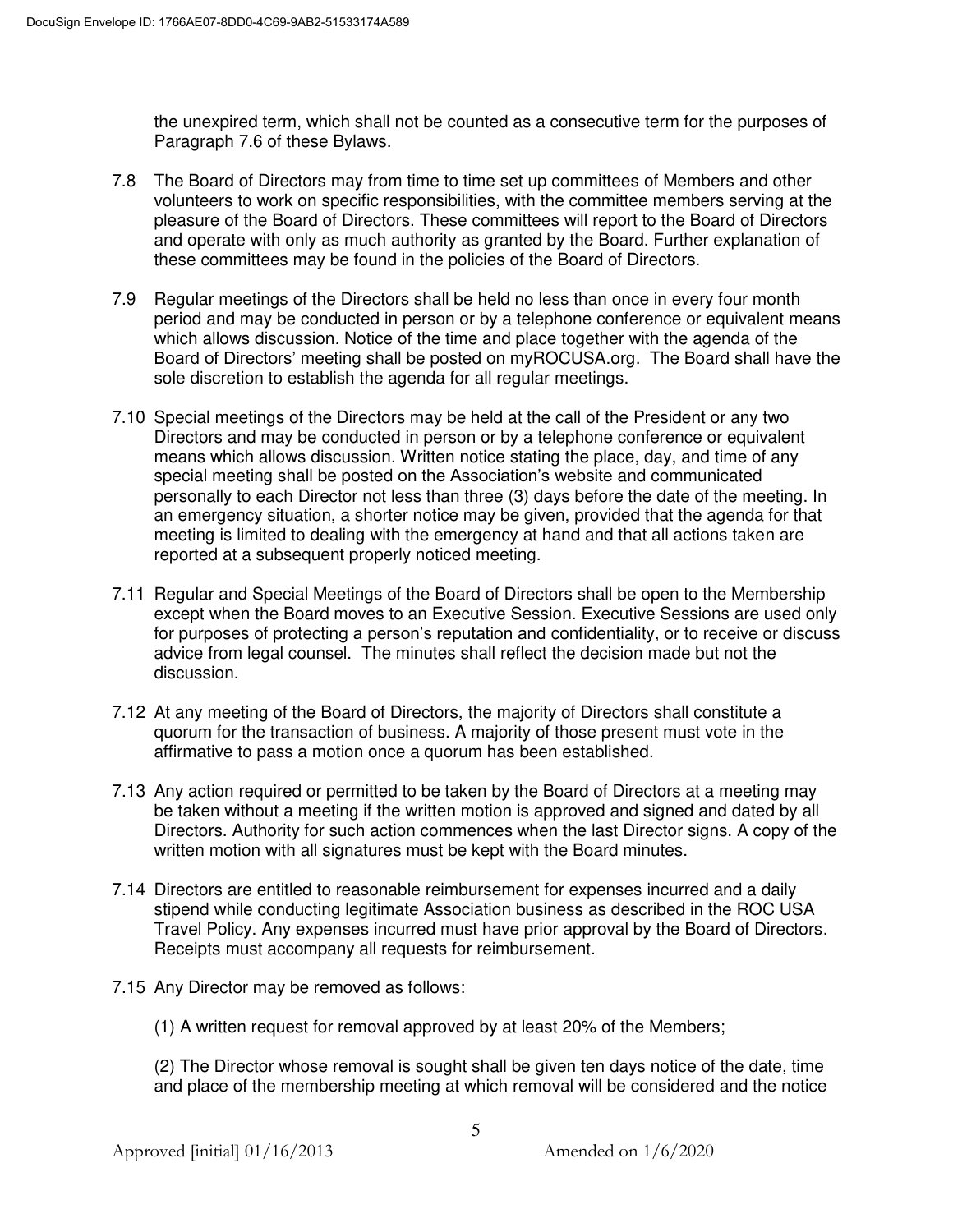shall inform the Director that the Director shall be given an opportunity to answer the reasons for the removal at the meeting;

 (3) The Members shall be given the notice of meeting required in Section 6 above and the notice shall include a statement that one of the purposes of the meeting is to consider removal of a Director;

 (4) After the Director is heard, a majority of the Members present at the Membership meeting at which a quorum is present must vote in favor of removal. The written statement of reasons for removal shall be filed with the minutes of the meeting. This section does not restrict any Directors' voluntary resignation from the Board of Directors or from office.

7.16 The Board of Directors of the Association shall adopt a Conflict of Interest policy and procedure.

## **OFFICERS**

- 8.1 The Officers of the Association shall consist of a President, Secretary and Treasurer. All Officers must be Directors of the Association and must meet the requirements for being a Director set forth in paragraph 4.1 and 7.3.
- 8.2 Officers shall be elected annually for one (1) year terms. (This is independent of Board terms).
- 8.3 The President shall serve as chair and preside at all meetings of the Directors and Membership. He or she shall be responsible for general administration according to the guidelines established by the Board and the Membership. The President shall perform such duties prescribed by the Board or as necessary to accomplish the objectives of the Association.
- 8.4 The Secretary shall keep the records of the Association and these Bylaws. Amendments to these Bylaws shall be typed, noted, dated and maintained with these Bylaws, and available to Members on the Association's group pages on myROCUSA.org. He or she shall keep a true record of the proceedings of all meetings of the Directors and Members and post minutes the website. If the Secretary is absent from any such meetings, the chair may request that some person act as a recording secretary to take the minutes. Additionally, a recording device can be used to assist in the note taking process. The Secretary shall also be responsible for directing ROC USA staff to post meeting notices and maintain Membership lists. The signature of the Secretary, or acting secretary, on minutes and actions of the Board shall serve as evidence of their authenticity.
- 8.5 The Treasurer shall direct ROC USA staff who are hereby delegated responsibility for managing all the funds of the Association, including all disbursements and collections. ROC USA staff shall be responsible for storing and making available to the Treasurer all financial records of the Association, including previous fiscal years; financial reports, bank statements and returned checks, invoices, records and any and all other financial records.
- 8.6 All Officers of the Association shall, have such powers and duties as the Directors shall from time to time designate, in addition to the specific powers and duties set forth above. Any officer may be removed by the Board whenever in its judgment the best interests of the Association will be served by removal.

Approved [initial] 01/16/2013 Amended on 1/6/2020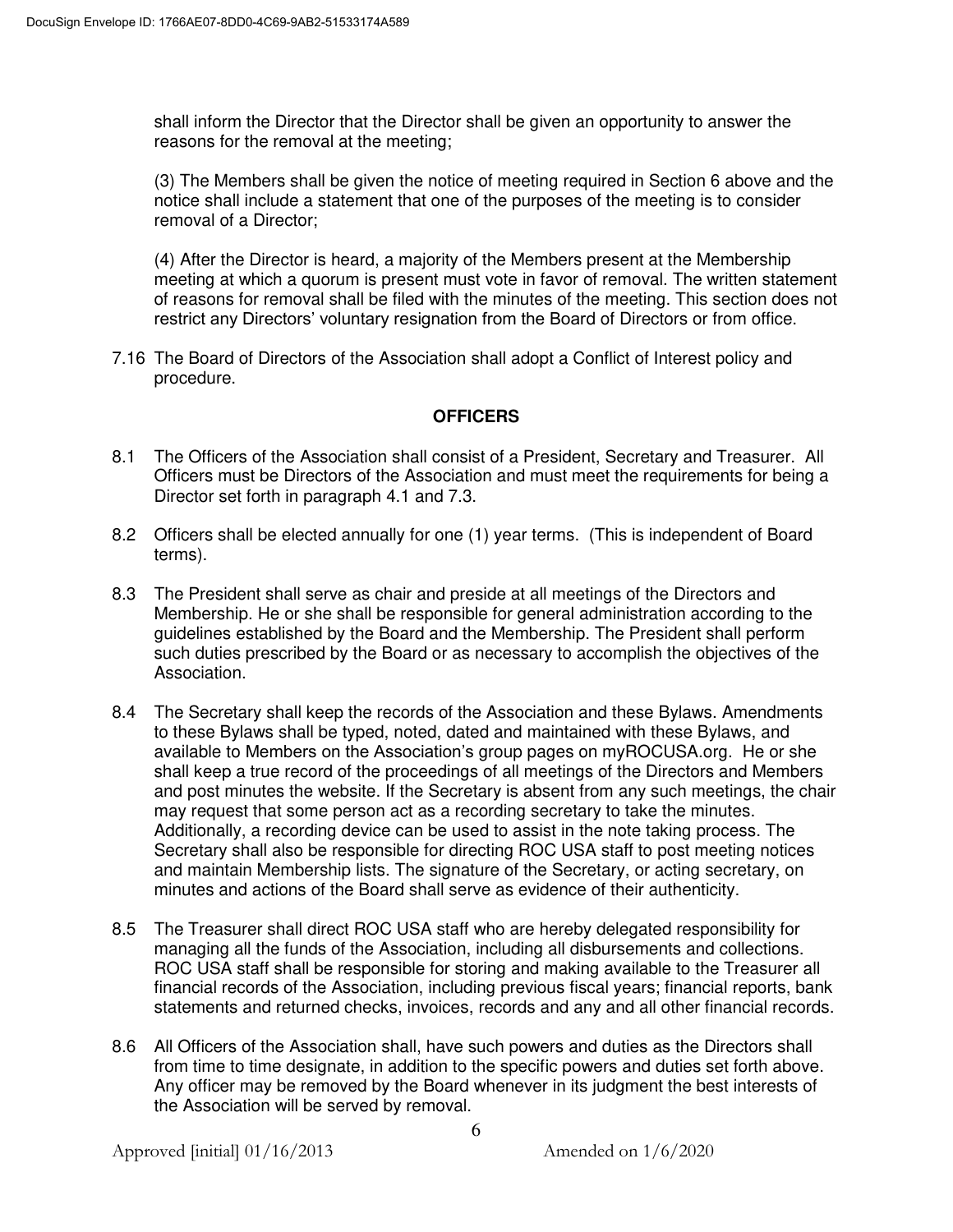8.7 Each Officer, Director, employee, and agent handling funds or securities amounting to \$5,000 or more in any one year shall be covered by adequate bond. The Association shall bear the cost of the bond.

#### **INDEMNITY**

9.1 The Directors shall be entitled to the maximum indemnity allowed under Delaware Statutes Section 1901-1916, et seq., or as this statute may be amended in the future. Any indemnity or advance of expenses shall be reported to the Members with the notice of the next membership meeting.

## **RECORDS**

- 10.1 The individual member records and of the Association shall be kept by the Secretary.
- 10.2 General records of the Association shall be open to the inspection by any Member for a proper purpose, except that Members may inspect only their own records at a reasonable time upon written notice stating the purposes for the inspection. The Board may state reasonable conditions restricting the disclosure of information, including but not limited to information protected for reasonable privacy concerns of Members or governmental requirements of confidentiality, matters protected by the attorney-client relationship, financial applications, credit reports, hardship applications, materials discussed in executive session and individual collection matters.

## **DISSOLUTION**

- 11.1 In the event of dissolution of the Association, the Board, after payment of the Association's debts and expenses, shall distribute the assets in the following manner:
	- (1) The Association shall redeem each membership for the amount paid for the membership, less amounts owed to the Association by the Member on a pro-rata basis, to the extent possible.
	- (2) Any surplus remaining shall be distributed to: (a) ROC USA, LLC;
		- (b) An organization organized for a public or charitable purpose;
		- (c) A religious corporation;
		- (d) The United States;
		- (e) This state;
		- (f) A local government in this state; or

(h) A corporation that is recognized as tax exempt under section  $501(c)(3)$  of the Internal Revenue Code.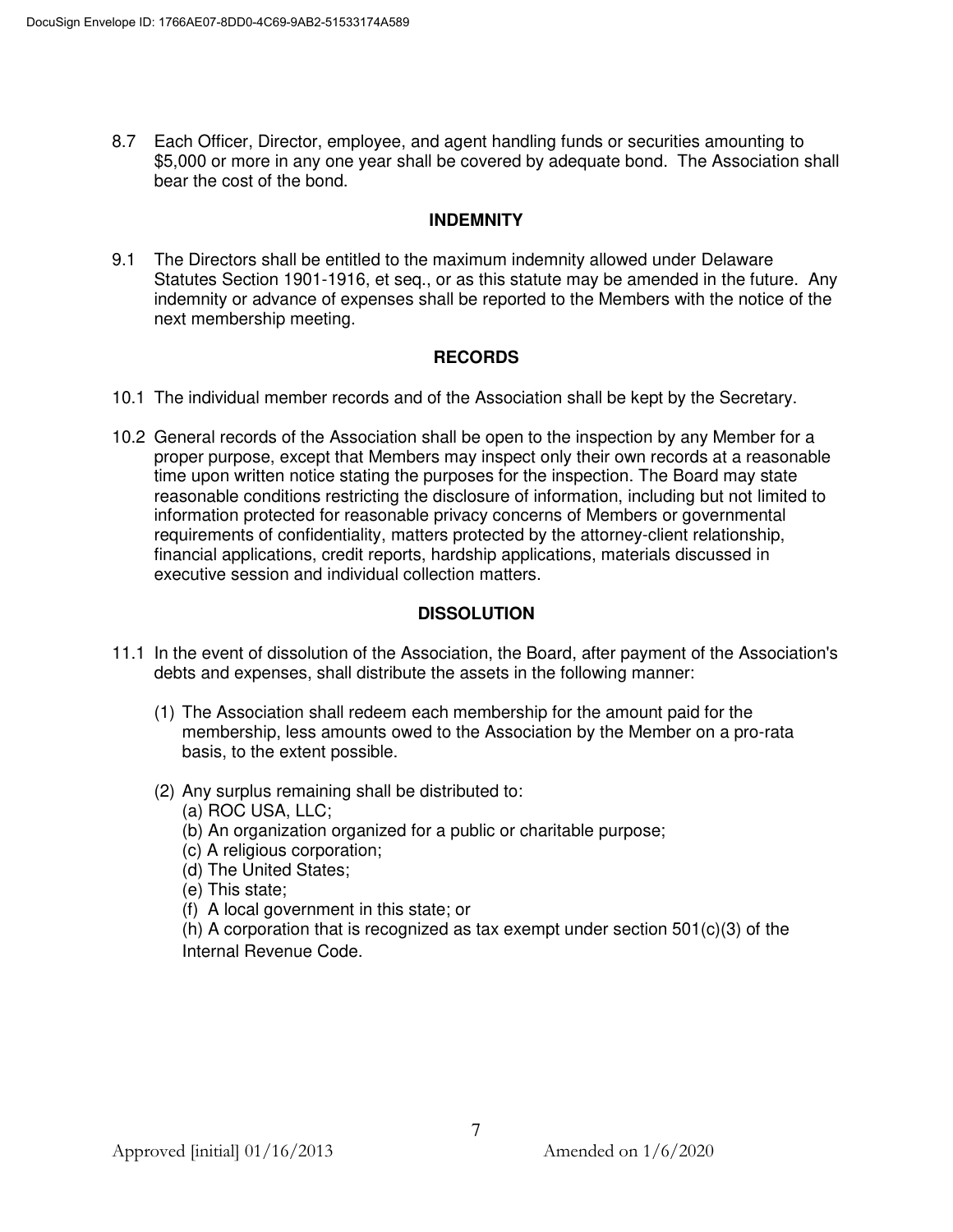#### **CERTIFICATION**

These Bylaws, dated January 16, 2013, were revised and approved by the membership with a ballot vote of  $\underline{60}$  votes in favor: 2 votes not in favor with the required quorum of 62 (25% of 248<br>Members) on January 6, 2020 Members) on January 6, 2020.

> Signed: 01/20/2022 Mary All  $\overline{\phantom{a}}$

Marjory Gilsrud, ROC Association Secretary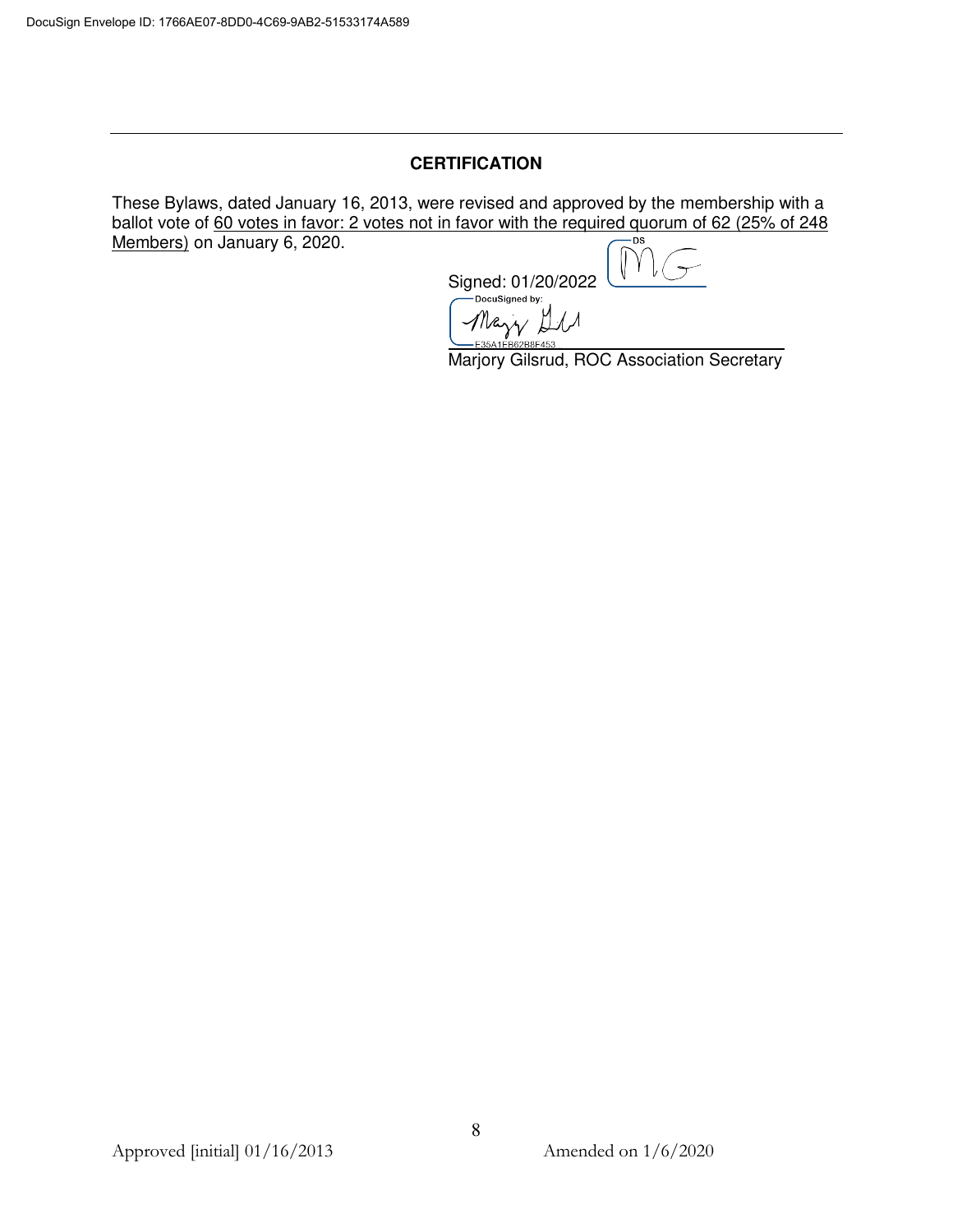#### **International Cooperative Principles**

#### **1st Principle: Voluntary and Open Membership**

Co-operatives are voluntary organizations, open to all persons able to use their services and willing to accept the responsibilities of membership, without gender, social, racial, political or religious discrimination.

## **2nd Principle: Democratic Member Control**

Co-operatives are democratic organizations controlled by their members, who actively participate in setting their policies and making decisions. Men and women serving as elected representatives are accountable to the membership and are organized in a democratic manner.

#### **3rd Principle: Member Economic Participation**

Members contribute equitably to, and democratically control, the capital of their co-operative. At least part of that capital is usually the common property of the co-operative. Members allocate surpluses for any or all of the following purposes: developing their co-operative, possibly by setting up reserves; and supporting other activities approved by the membership.

#### **4th Principle: Autonomy and Independence**

Co-operatives are autonomous, self-help organizations controlled by their members. If they enter into agreements with other organizations, including governments, or raise capital from external sources, they do so on terms that ensure democratic control by their members and maintain their co-operative autonomy.

#### **5th Principle: Education, Training and Information**

Co-operatives provide education and training for their members, elected representatives, managers, and employees so they can contribute effectively to the development of their cooperatives. They inform the general public - particularly young people and opinion leaders about the nature and benefits of co-operation.

#### **6th Principle: Co-operation among Co-operatives**

Co-operatives serve their members most effectively and strengthen the co-operative movement by working together through local, national, regional and international structures.

#### **7th Principle: Concern for Community**

Co-operatives work for the sustainable development of their communities through policies approved by their members.

*These principles can be found on the International Cooperative Alliance website at http://www.ica.coop/al-ica/.* 

**Disclaimer:** For information purposes, and to foster better understanding and communication, every effort has been made to create a clear and concise Spanish translation of the contents of this document. However, should a dispute or